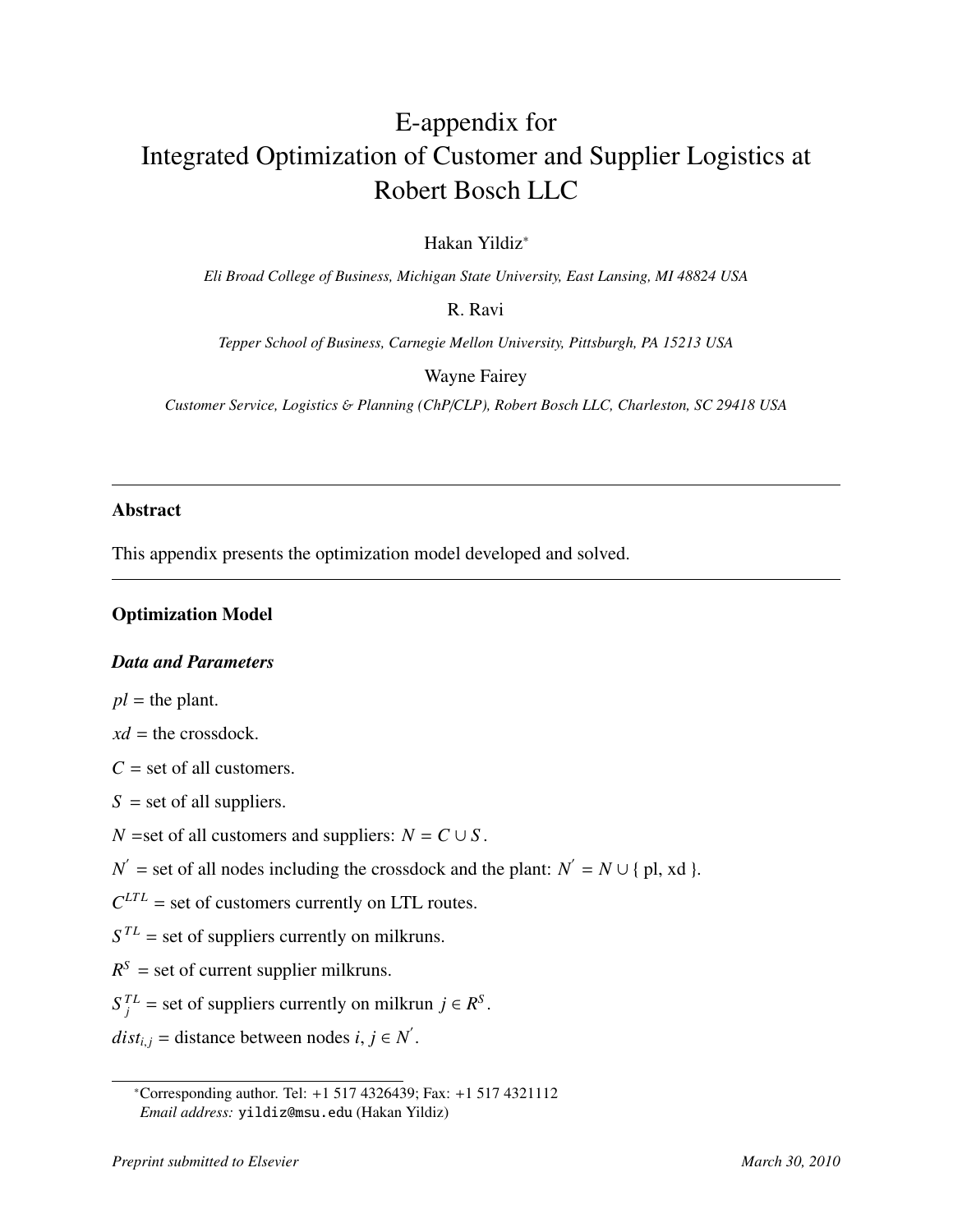$d_i$  = average demand for node  $i \in N$  in units of a truck load.  $s_i$  = average supply for node  $i \in N$  in units of a truck load.  $d_i^{NPack}$  = average demand for node *i* ∈ *N* in units of packages.  $s_i^{NPack}$  = average supply for node *i* ∈ *N* in units of packages.  $d_i^{weight}$  = average weight of node  $i \in N$ 's demand in pounds.  $s_i^{weight}$  = average weight of node *i* ∈ *N*'s supply in pounds. *maxstops* = maximum number of stops allowed on a route excluding the origin (pl or xd). *maxvol* = maximum percentage volume capacity allowed on a TL in units of a truck. *maxweight* = maximum weight capacity of a truck in pounds.  $m =$  an arbitrary large number.

## *Costs*

 $p^{TL}$  = per mile cost for round trip TL trucks.  $p^{OneWay}$  = per mile cost for oneway TL trucks.  $p^{TL-Stop}$  = per stop charge for a TL truck.  $p_{i,pl}^{LTL}$  = LTL cost between *i*  $\in$  *S* and the Plant.  $p_{i,xd}^{LTL}$  = LTL cost between  $i \in N$  and the crossdock.  $p_{xd}^h$  = per container handling cost at the crossdock.  $p_i^{TL}(C)$  = current milkrun cost for *i*  $\in$  *C*.  $p_j^{TL}(S)$  = current milkrun cost for current supplier route *j* ∈ *R*<sup>S</sup>.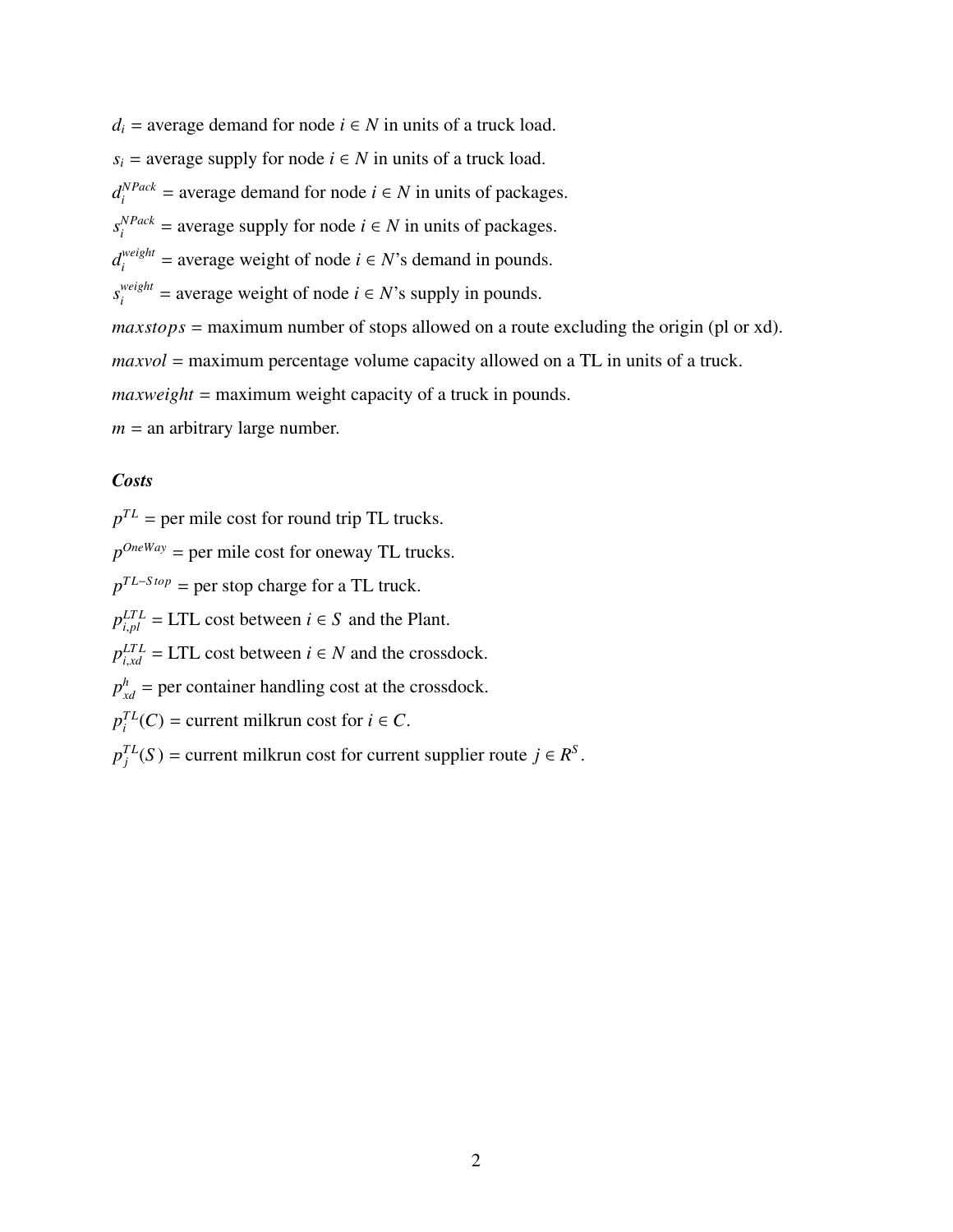## *Decision Variables*

We used three types of variables in this model: Binary, General Integer and Continuous.

#### Binary Variables

 $Z_r = 1$  if the current supplier milkrun  $r \in R^S$  is used, 0 otherwise.

 $V_i = 1$  if customer *i* uses its current way of transportation or if supplier *i* uses its current milkrun, 0 otherwise,  $\forall i \in N$ .

*Y*<sub>*i*</sub> = 1 if node *i* uses LTL to and from the Plant, 0 otherwise,  $\forall i \in N$ .

*W*<sup>*i*</sup> = 1 if node *i* is on a new milkrun, 0 otherwise,  $∀i ∈ N$ .

*X*<sup>*i*</sup> = 1 if node *i* uses LTL to and from the crossdock, 0 otherwise,∀*i* ∈ *N*.

*Dock*<sup>*d*</sup> = 1 if node *i*'s demand goes through the crossdock and 0 otherwise,∀*i* ∈ *N*.

*Dock*<sup>*s*</sup> = 1 if node *i*'s supply goes through the crossdock and 0 otherwise,∀*i* ∈ *N*.

*Visit*<sup>*i*</sup><sub>*j*</sub> = 1 if *i*'s demand or supply goes through node *j*,and 0 otherwise  $\forall i \in N, \forall j \in N'$ .

As mentioned in Section 7, in addition to the current ways of transportation, two new means of transportation for each customer and supplier are allowed. In this formulation, the two new means are represented by  $X_i$  and  $W_i$ . The decision of keeping the current mode is represented by  $V_i$  for suppliers that currently use TL carriers and customers, and represented by  $Y_i$  is for suppliers that currently use LTL carriers.

## General Integer Variables

*RT* = number of round trip trucks between the crossdock and the Plant.  $A_{u,v}$  = number of times the milkrun arc  $(u, v)$  is used,  $\forall u, v \in N'$ .  $OW_{p1,xd}$  = Number of times the one way arc from the Plant to the crossdock is used.  $OW_{xd,pl}$  = Number of times the one way arc from the crossdock to the Plant is used.

## Continuous (Flow) Variables

 $F_{u,v}^{TL}(i) =$  flow of node *i*'s demand on milkrun arc  $(u, v)$ ,  $\forall u, v \in N'$ ,  $\forall i \in N$ .  $G_{u,v}^{TL}(i) =$  flow of node *i*'s supply on milkrun arc  $(u, v)$ ,  $\forall u, v \in N'$ ,  $\forall i \in N$ .  $F_{p,l,xd}^{RT}(i)$  = flow of *i*'s demand from the Plant to the crossdock on RT trucks,  $\forall i \in N$ .  $G_{xd,pl}^{RT}(i)$  = flow of *i*'s supply from the crossdock to the Plant on RT trucks,  $\forall i \in N$ .  $F_{p,l,xd}^{OW}(i)$  = flow of *i*'s demand from the Plant to the crossdock on one way trucks,  $\forall i \in N$ .  $G_{xd,pl}^{OW}(i)$  = flow of node *i*'s supply from the crossdock to the Plant on one way trucks,  $\forall i \in N$ .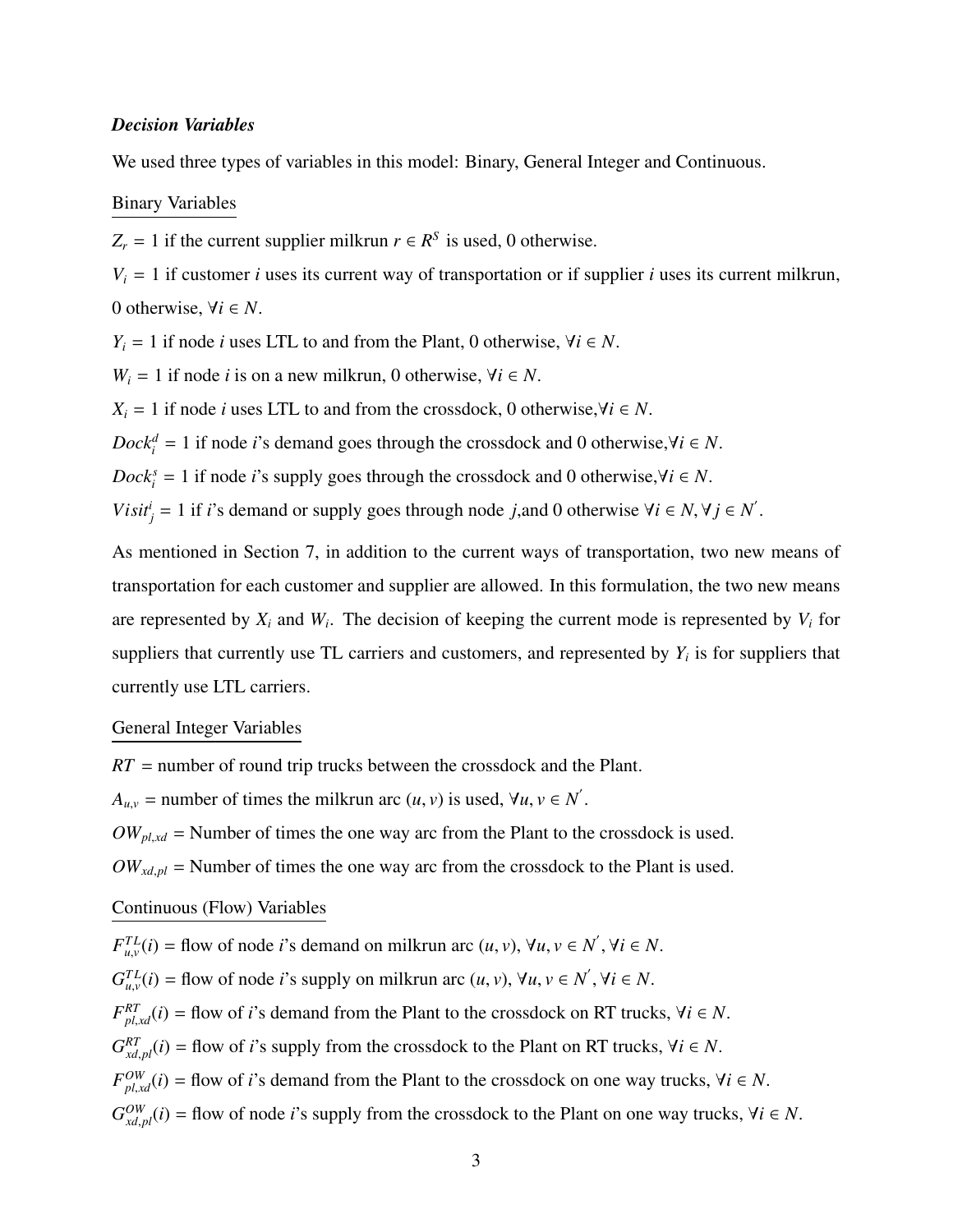$$
\begin{aligned}\n\text{minimize} (MilkrunCost^{new} + StopCost^{new} + MilkrunCost^{old}_{customer} + MilkrunCost^{old}_{supplier} \\
&\quad + LTLcost_{xd} + LTLcost_{pl} + RTcost + OneWayCost + CrosslockCost)\n\end{aligned}
$$

where,

*MilkrunCost<sup>new</sup>* =  $p^{TL} * (\sum$  $u, v \in N'$  *dist<sub>u,</sub>v* \*  $A_{u,v}$ ) : the total cost of all new milkruns.  $S \text{ to } p \text{C} \text{ of } t^{new} = p^{TL-S \text{ top}} * (\sum_{i=1}^{n} p_{i} \text{ of } t^{new})$  $\hat{H}_{i \in N}$   $W_i + A_{xd,pl} + A_{pl,xd} + RT$ ) : the total stopping cost incurred in the new milkruns.

*MilkrunCostold customer* =  $\overline{ }$  $E_{i\in C}$  *V*<sub>*i*</sub> \*  $p_i^{TL}(C)$  : the total cost of current milkruns used by the customers in the new solution.

*MilkrunCostold supplier* =  $\overline{ }$  $\int_{i \in \mathbb{R}^S} Z_i * p_i^{TL}(S)$ : the total cost of current milkruns used by the suppliers in the new solution.

 $LTLcost_{xd} =$  $\overline{ }$  $E_{i \in N} X_i * p_{i,xd}^{LTL}$ : the total cost of LTL trucks between nodes and crossdock.  $LTLcost_{pl} =$  $\overline{ }$  $E_{i\in S}$  *Y<sub>i</sub>* \*  $p_{i,pl}^{LTL}$  : the total cost of LTL trucks between the nodes and the plant.  $RTcost = RT * p^{TL} * (dist_{pl,xd} + dist_{xd,pl})$ : the total cost of round trip TL trucks between the plant and the crossdock.

*OneWayCost* =  $p^{OneWay} * (OW_{pl,xd} * dist_{pl,xd} + OW_{xd,pl} * dist_{xd,pl})$ : the total cost of one way TL trucks between the plant and the crossdock.

 $CrosslockCost = p_{xd}^h$  \*  $\sum_{i \in \mathbb{N}} (Dock_i^d * d_i^{NPack} + Dock_i^s * s_i^{NPack}$  $\binom{NPack}{i}$  : total crossdock usage cost.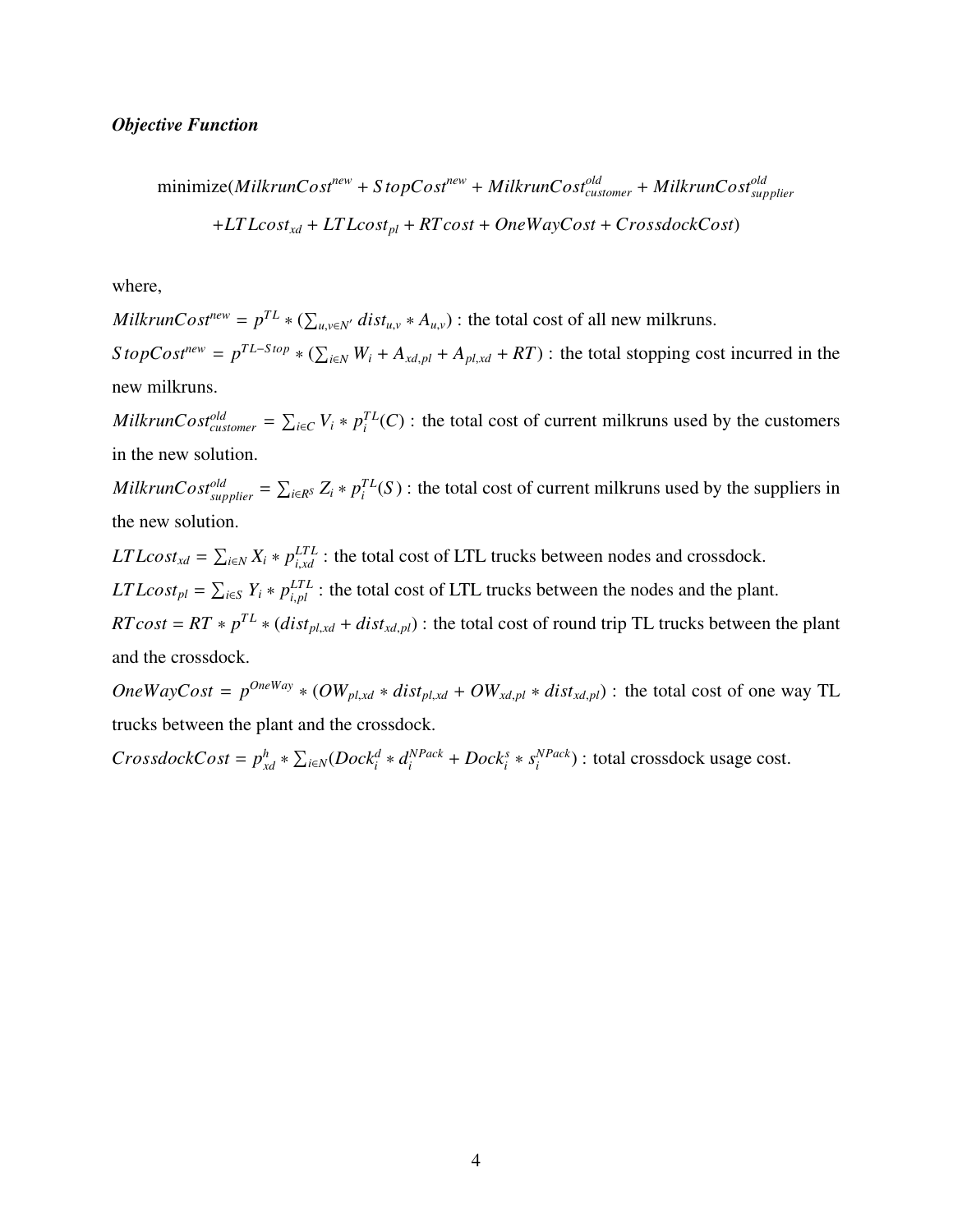## *Constraints*

For ease of reading, we grouped similar constraints below.

$$
Y_i + V_i + W_i + X_i = 1, \quad \forall i \in N
$$
 (1)

$$
V_i = 0, \quad \forall i \in S \setminus S^{TL}.\tag{2}
$$

$$
Y_i = 0, \quad \forall i \in C \cup S^{TL}.\tag{3}
$$

$$
|S_r^{TL}| * Z_r \ge \sum_{i \in S_r^{TL}} V_i, \ \forall r \in R^S.
$$
 (4)

$$
\sum_{u \in N'} F_{u,i}^{TL}(i) = d_i * W_i, \ \forall i \in N.
$$
 (5)

$$
\sum_{u \in N'} G_{i,u}^{TL}(i) = s_i * W_i, \ \forall i \in N.
$$
 (6)

$$
\sum_{u \in N \cup \{pl\}} (F_{u,xd}^{TL}(i) + F_{xd,u}^{TL}(i)) + F_{pl,xd}^{RT}(i) + F_{pl,xd}^{OW}(i) \le m * Dock_i^d, \ \forall i \in N
$$
 (7)

$$
\sum_{u \in N \cup \{pl\}} (G_{u,xd}^{TL}(i) + G_{xd,u}^{TL}(i)) + G_{xd,pl}^{RT}(i) + G_{xd,pl}^{OW}(i) \le m * Dock_i^s, \ \forall i \in N
$$
 (8)

$$
F_{i,u}^{TL}(i) + G_{u,i}^{TL}(i) + F_{u,u}^{TL}(i) + G_{u,u}^{TL}(i) + G_{p,l,u}^{TL}(i) + F_{u,pl}^{TL}(i) = 0 \ \forall i \in \mathbb{N}, \forall u \in \mathbb{N}^{'}
$$
 (9)

Short Description: (1): only one mode of transportation must be used by each customer and supplier; (2): suppliers that currently use LTL service, naturally, do not have old milkruns to be assigned in the new solution; (3): for suppliers, only the ones that currently use LTL service can use an LTL service to and from the plant; (4): if a supplier *i* that is on the current milkrun *r* uses that milkrun in the new solution,  $Z_r$  becomes 1; (5 & 6): if node *i* is on a new milkrun, than the amount of *i*'s demand flow into node i should be equal to its demand and the amount of *i*'s supply flow out of node *i* should be equal to its supply; (7 & 8): If node *i*'s flow passes through the crossdock, then the crossdock is used by node  $i$ ; (9): unallowed flows are set to zero;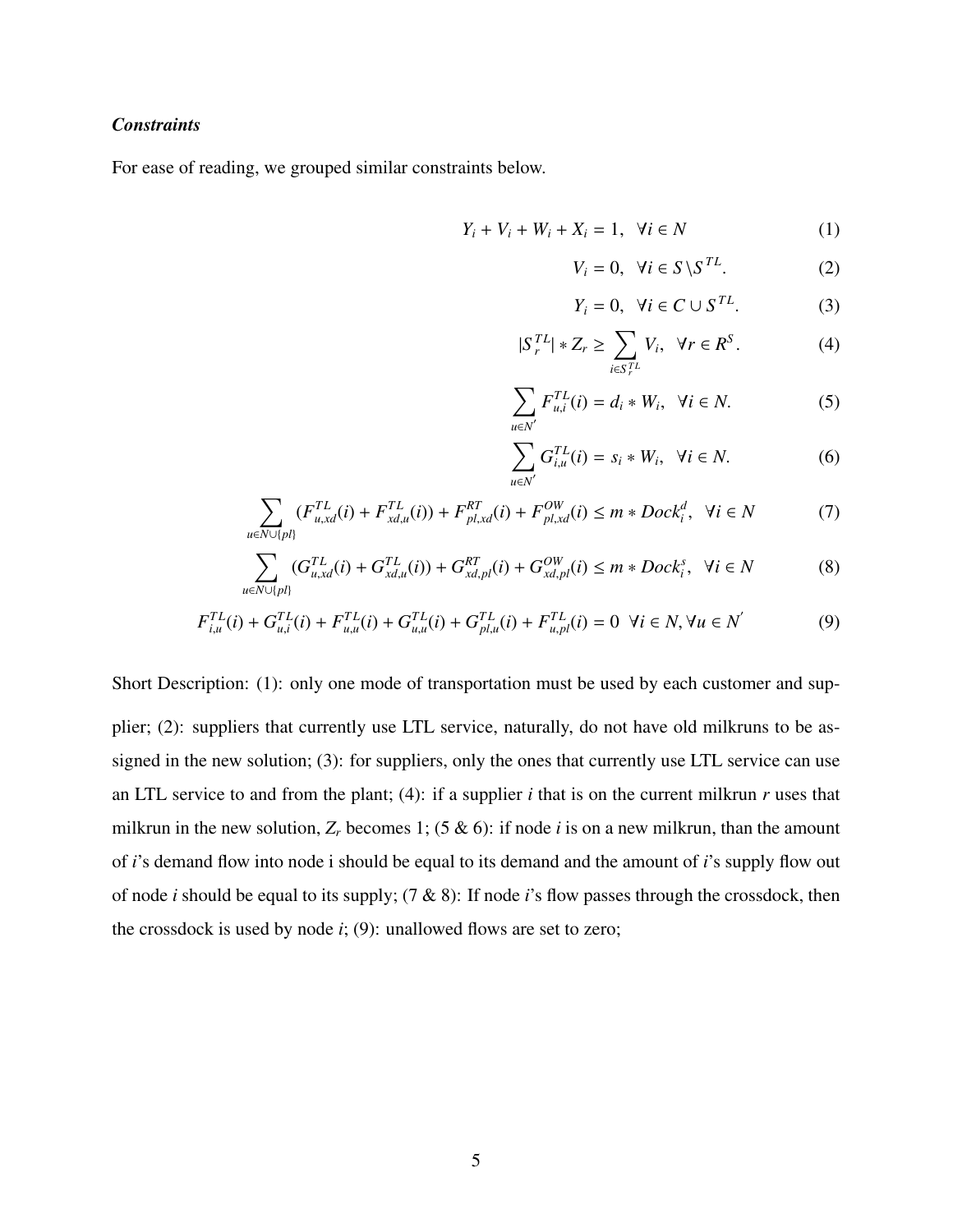$$
\sum_{v \in N'} A_{u,v} \le 1 \ \forall u \in N \tag{10}
$$

$$
A_{u,v} + A_{v,u} \le 1 \quad \forall u, v \in N' \setminus \{pl\} \tag{11}
$$

$$
\sum_{v \in N'} A_{v,u} = \sum_{v \in N'} A_{u,v} \quad \forall u \in N
$$
\n(12)

$$
\sum_{u \in N} A_{xd,u} = \sum_{u \in N} A_{u,xd} \tag{13}
$$

Short Description: (10): at most one milkrun truck should enter each customer or supplier; (11): only one of the two arcs between two nodes can be used; (12, 13): number of milkrun trucks entering and leaving a node should be equal;

## Flow Balance Type Constraints:

$$
V_i * d_i + Y_i * d_i + F_{pl,xd}^{RT}(i) + F_{pl,xd}^{OW}(i) + \sum_{u \in N'} F_{pl,u}^{TL}(i) = d_i, \ \forall i \in N
$$
 (14)

$$
V_i * s_i + Y_i * s_i + G_{xd,pl}^{RT}(i) + G_{xd,pl}^{OW}(i) + \sum_{u \in N'} G_{u,pl}^{TL}(i) = s_i, \ \forall i \in N
$$
 (15)

$$
\sum_{u \in N'} F_{u,j}^{TL}(i) - \sum_{u \in N'} F_{j,u}^{TL}(i) = 0, \ \forall i, j \in N : i \neq j \tag{16}
$$

$$
\sum_{u \in N'} G_{u,j}^{TL}(i) - \sum_{u \in N'} G_{j,u}^{TL}(i) = 0, \ \forall i, j \in N : i \neq j \tag{17}
$$

$$
\sum_{u \in N'} F_{u,xd}^{TL}(i) + F_{pl,xd}^{RT}(i) + F_{pl,xd}^{OW}(i) - \sum_{u \in N'} F_{xd,u}^{TL}(i) - X_i * d_i = 0, \ \forall i \in N.
$$
 (18)

$$
\sum_{u \in N'} G_{xd,u}^{TL}(i) + G_{xd,pl}^{RT}(i) + G_{xd,pl}^{OW}(i) - \sum_{u \in N'} G_{u,xd}^{TL}(i) - X_i * s_i = 0, \ \forall i \in N.
$$
 (19)

Short Description: (14 & 15): supply and demand satisfaction at the plant; (16 & 17): flow balance at nodes except the crossdock and the plant; (18 & 19) demand and supply flow balance at the crossdock;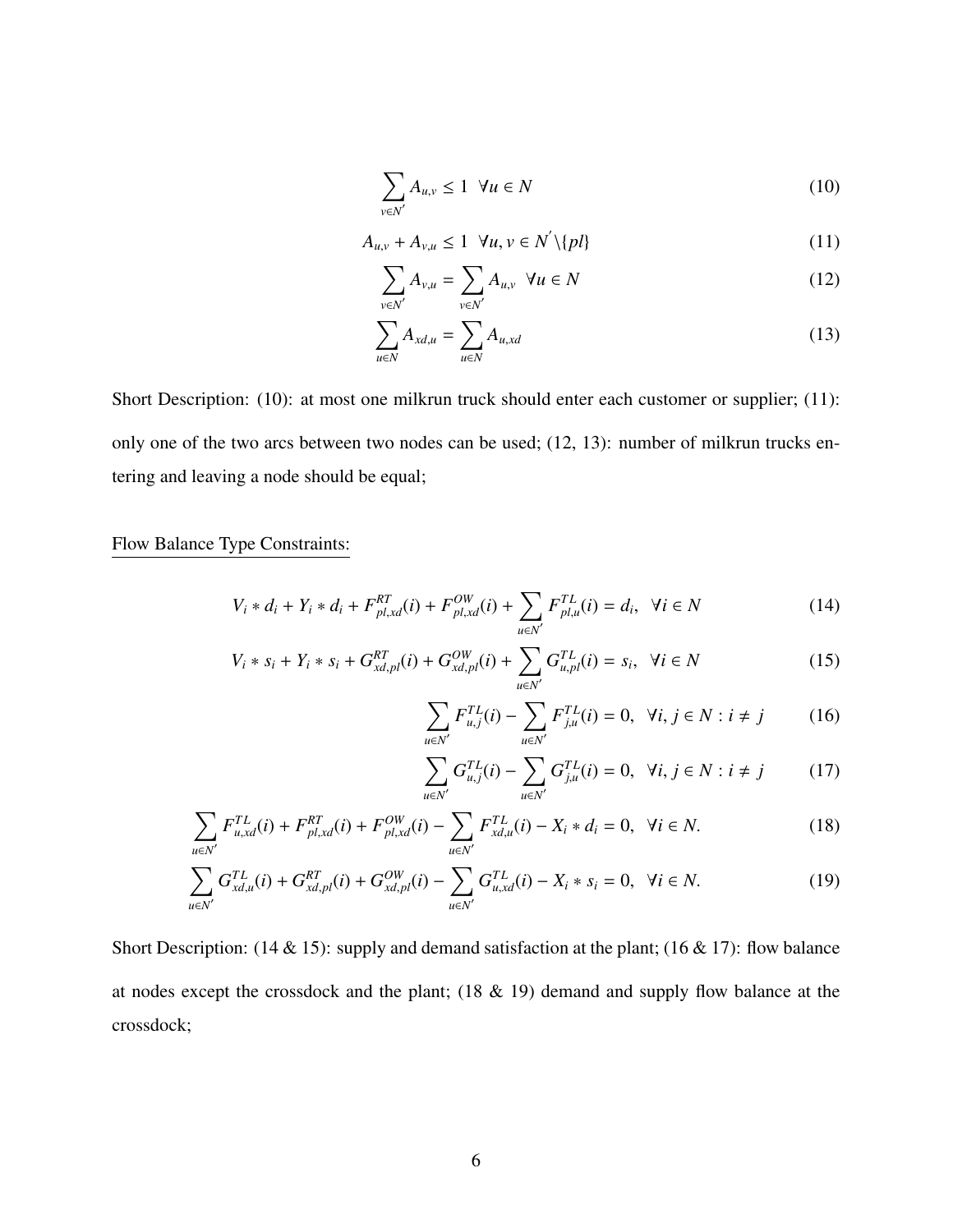Volume and Weight Capacity Constraints:

$$
\sum_{i \in N} (F_{u,v}^{TL}(i) + G_{u,v}^{TL}(i)) \le A_{u,v} * maxvol \ \forall u, v \in N'.
$$
 (20)

$$
\sum_{i \in N} F_{pl,xd}^{RT}(i) \le RT * maxvol \tag{21}
$$

$$
\sum_{i \in N} G_{xd,pl}^{RT}(i) \le RT * maxvol \tag{22}
$$

$$
\sum_{i \in N} F_{pl, xd}^{OW}(i) \leq OW_{pl, xd} * maxvol \tag{23}
$$

$$
\sum_{i \in N} G_{xd,pl}^{OW}(i) \leq OW_{xd,pl} * maxvol \tag{24}
$$

$$
\sum_{i \in N} (d_i^{weight} * F_{u,v}^{TL}(i) + s_i^{weight} * G_{u,v}^{TL}(i)) \leq maxweight * A_{u,v}, \ \forall u, v \in N' \tag{25}
$$

$$
\sum_{i \in N} d_i^{weight} * F_{pl, xd}^{RT}(i) \leq maxweight * RT
$$
 (26)

$$
\sum_{i \in N} s_i^{weight} * G_{xd,pl}^{RT}(i) \leq maxweight * RT
$$
 (27)

$$
\sum_{i \in N} d_i^{weight} * F_{pl, xd}^{OW}(i) \leq maxweight * OW_{pl, xd}
$$
\n(28)

$$
\sum_{i \in N} s_i^{weight} * G_{xd,pl}^{OW}(i) \leq maxweight * OW_{xd,pl}
$$
 (29)

Short Description: (20, 21, 22, 23, 24): the total flow between two nodes can not exceed the total volume capacity on the TL trucks operating between those two nodes; (25, 26, 27, 28, 29): the total flow between two nodes can not exceed the total weight capacity on the TL trucks operating between those two nodes;